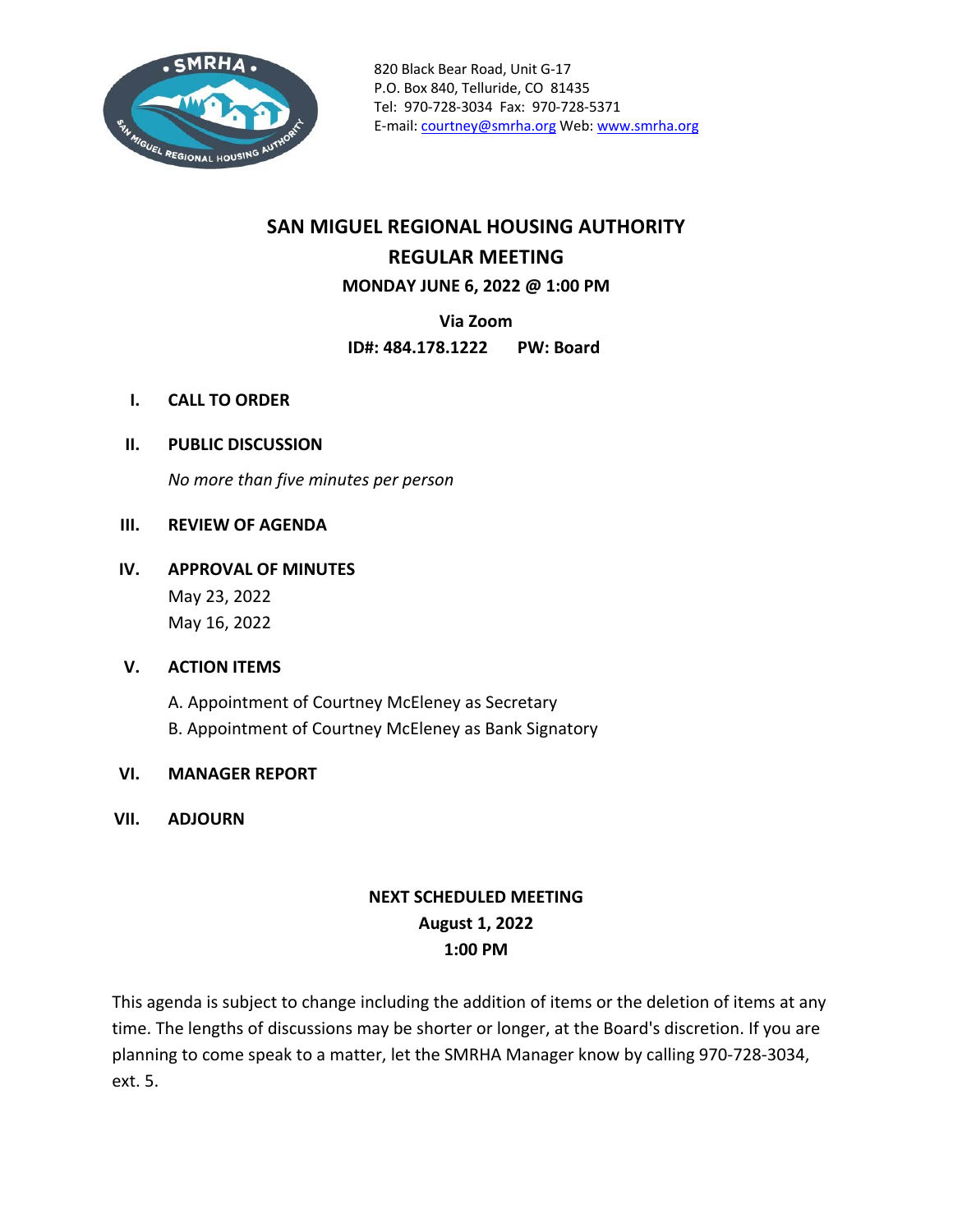

# **MEETING MINUTES SAN MIGUEL REGIONAL HOUSING AUTHORITY SPECIAL MEETING MONDAY, MAY 23, 2022 @ 10:00 AM**

## The following SMRHA Board members were present:

Mike Bordogna, San Miguel County Manager Scott Robson, Telluride Town Manager Pamela Shifrin, At Large Board Member

## **Zoom Attendance:**

Lance Waring, San Miguel County Commissioner

# The following were absent:

Adrienne Christy, Telluride Town Council Member

#### The following were also in attendance:

James Van Hooser, San Miquel County Assistant County Manager Christina Lambert, San Miquel County Human Resources Director

# **I. CALL TO ORDER**

The special meeting of the San Miguel Regional Housing Authority (SMRHA) Board was called to order by Lance Waring on Monday, May 23, 2022 at 10:00 a.m.

## **II. EXECUTIVE SESSION**

On a **MOTION** by Lance Waring and seconded by Scott Robson, the SMRHA Board voted unanimously to move into Executive Session pursuant to 24-6-402crs  $4(f)(1)$  regarding the SMRHA Manager position.

Executive Session concluded at 1:00 p.m.

Christina Lambert, San Miguel County Human Resources Director will perform reference checks and make an offer of employment.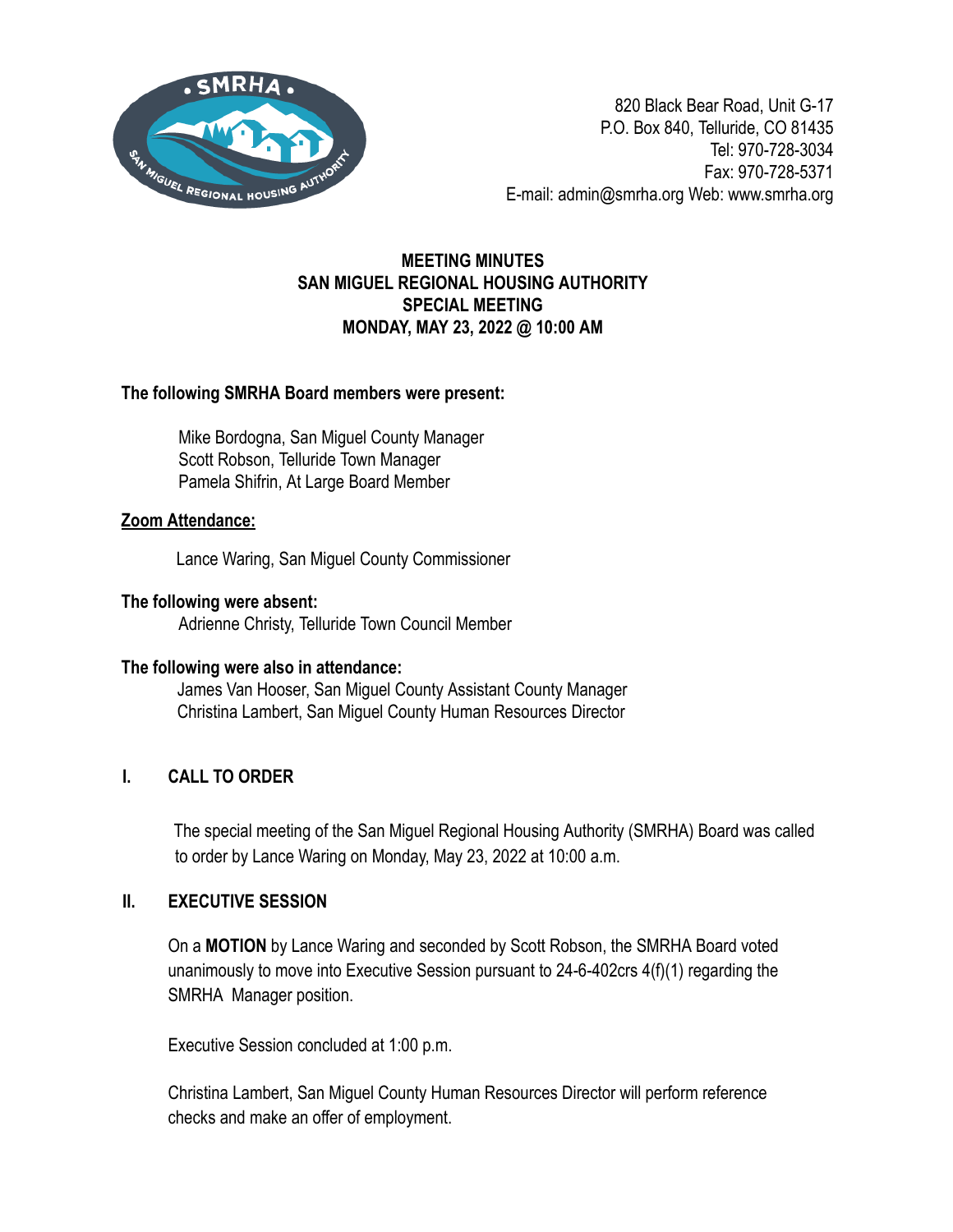# **III. ADJOURN**

There being no further business the SMRHA Board adjourned the meeting at 1:03 p.m.

# **Reminder:**

The next regular SMRHA Board meeting will take place on Monday, June 6, 2022 at 1:00 p.m. via Zoom.

Respectfully Submitted,

Pamela Shifrin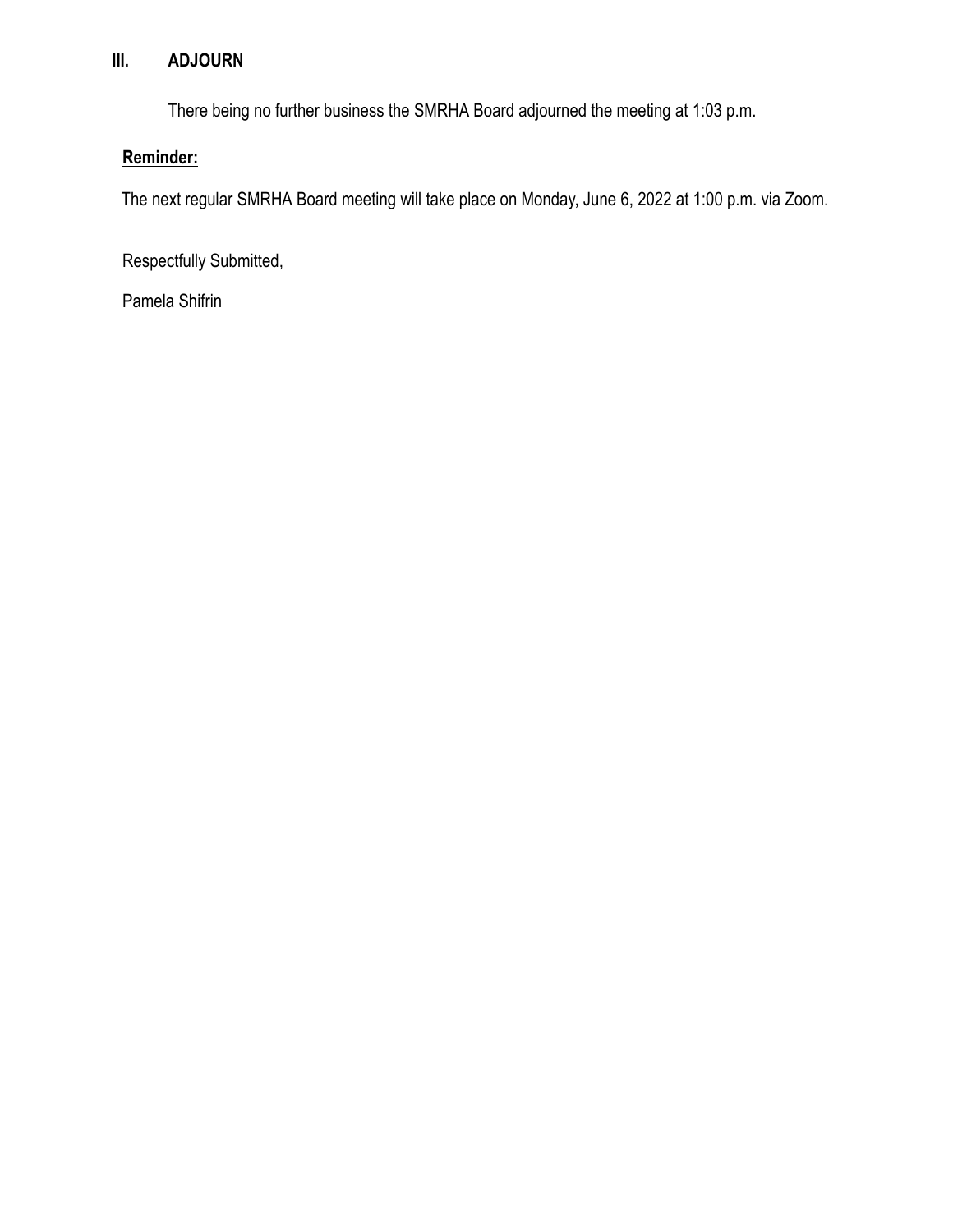

## **MEETING MINUTES SAN MIGUEL REGIONAL HOUSING AUTHORITY REGULAR MEETING MONDAY, MAY 16, 2022 @ 1:00 PM**

## **Zoom Attendance:**

## The following SMRHA Board members were present:

Lance Waring, San Miguel County Commissioner Mike Bordogna, San Miguel County Manager Adrienne Christy, Telluride Town Council Member Scott Robson, Telluride Town Manager Pamela Shifrin, At Large Board Member

## The following were absent:

None

## The following were also in attendance:

James Van Hooser, San Miquel County Assistant County Manager Christina Lambert, San Miguel Count\ Human Resources Director Correna Howard Delanie Young, Town of Telluride Mayor Andrew and Sarah Midler Kim Montgomer\ Josh Rapaport Courtney McEleny T. Hawkins

# **I. CALL TO ORDER**

The regular meeting of the San Miguel Regional Housing Authority (SMRHA) Board was called to order by Lance Waring on Monday, May 16, 2022 at 1:00 p.m. via Zoom.

## **II. PUBLIC DISCUSSION**

No public comment was received.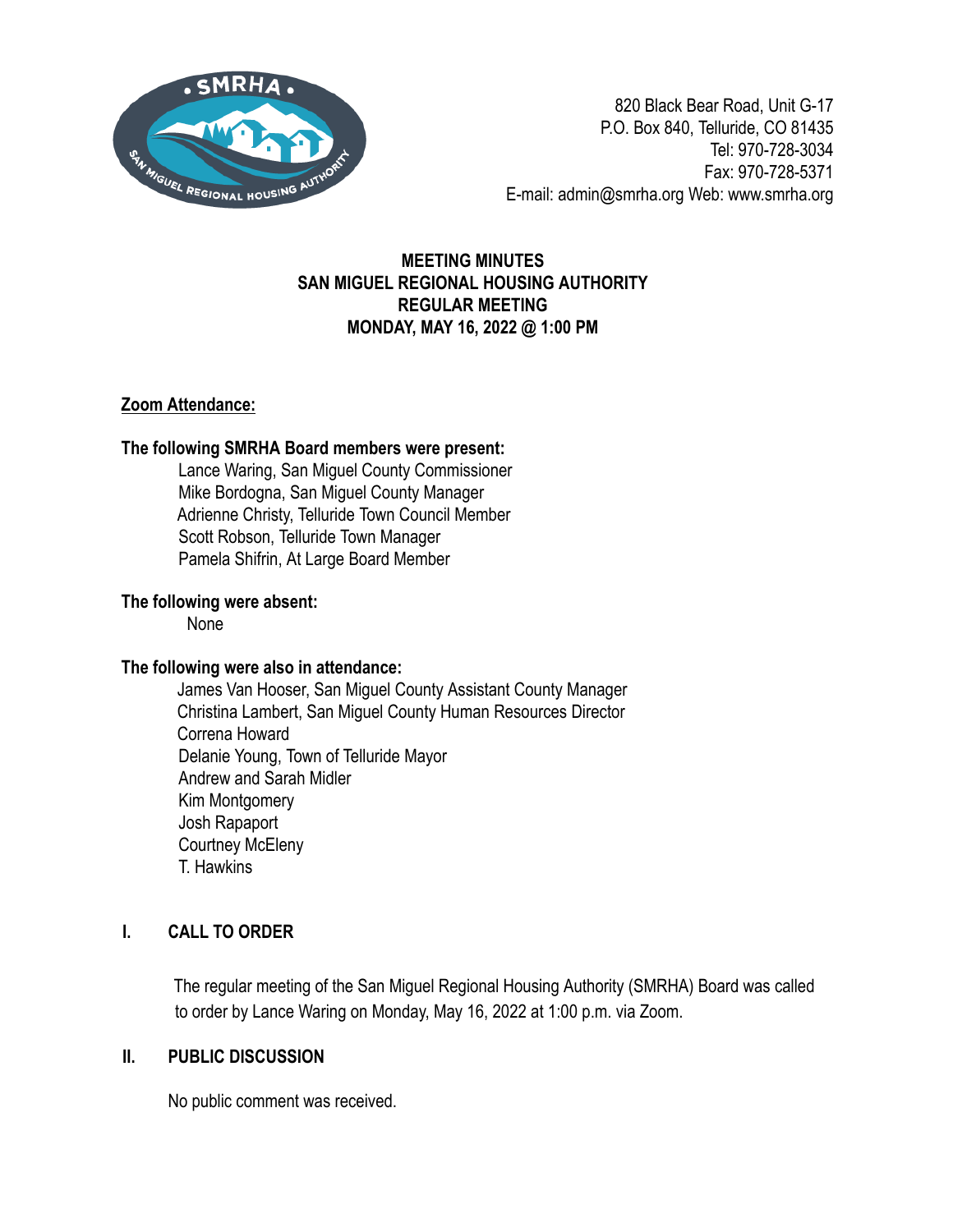#### **III. REVIEW OF AGENDA**

#### **IV. APPROVAL OF MINUTES**

A. Approval of draft meeting minutes from April 18, 2022.

Upon **MOTION** by Adrienne Christy and seconded by Scott Robson, the minutes of April 18, 2022 were unanimously approved.

## **V. ACTION ITEMS**

A. Independent Contractor Status

Item deferred to Executive Session

B. Consideration of an Exception Request from Sarah and Andrew Milder for an exception to the Aldasoro Ranch Subdivision Amended and Restated Deed Restriction and Covenant Section 2.1.1 (b) and (c) of the Current Local Employee Standard

Per previous discussions and pending IG agreement, exemption requests are to be determined by the housing authority of the property in question. The exception request submitted by Sarah and Andrew Milder will be referred to the June 8th County Commissioners Meeting.

## **VI. OTHER BUSINESS**

A. Pinion Park Lottery

Lois Major will consult with SMRHA staff and assist with the lottery process for Pinion Park.

#### **VII. EXECUTIVE SESSION**

A. For Discussion of a Personnel Matter Under C.R.S. Section 24-6-402(4)(F)(II) and Not Involving: Any Specific Employees Who Have Requested Discussion of the Matter in Open Session; or Personnel Policies That Do Not Require the Discussion of Matters Personal to Particular Employees.

On a **MOTION** by Adrienne Christy and seconded by Scott Robson, the SMRHA Board voted unanimously to move into Executive Session under C.R.S. Section  $24$ -6-402(4)(F)(II) and Not Involving: Any Specific Employees Who Have Requested Discussion of the Matter in Open Session; or Personnel Policies That Do Not Require the Discussion of Matters Personal to Particular Employees.

Executive Session concluded at 1:50 p.m.

Board gave direction to formalize the status of current contractor to part-time employee status and to schedule interviews with three candidates for the SMRHA Manager position.

#### **VIII. ADJOURN**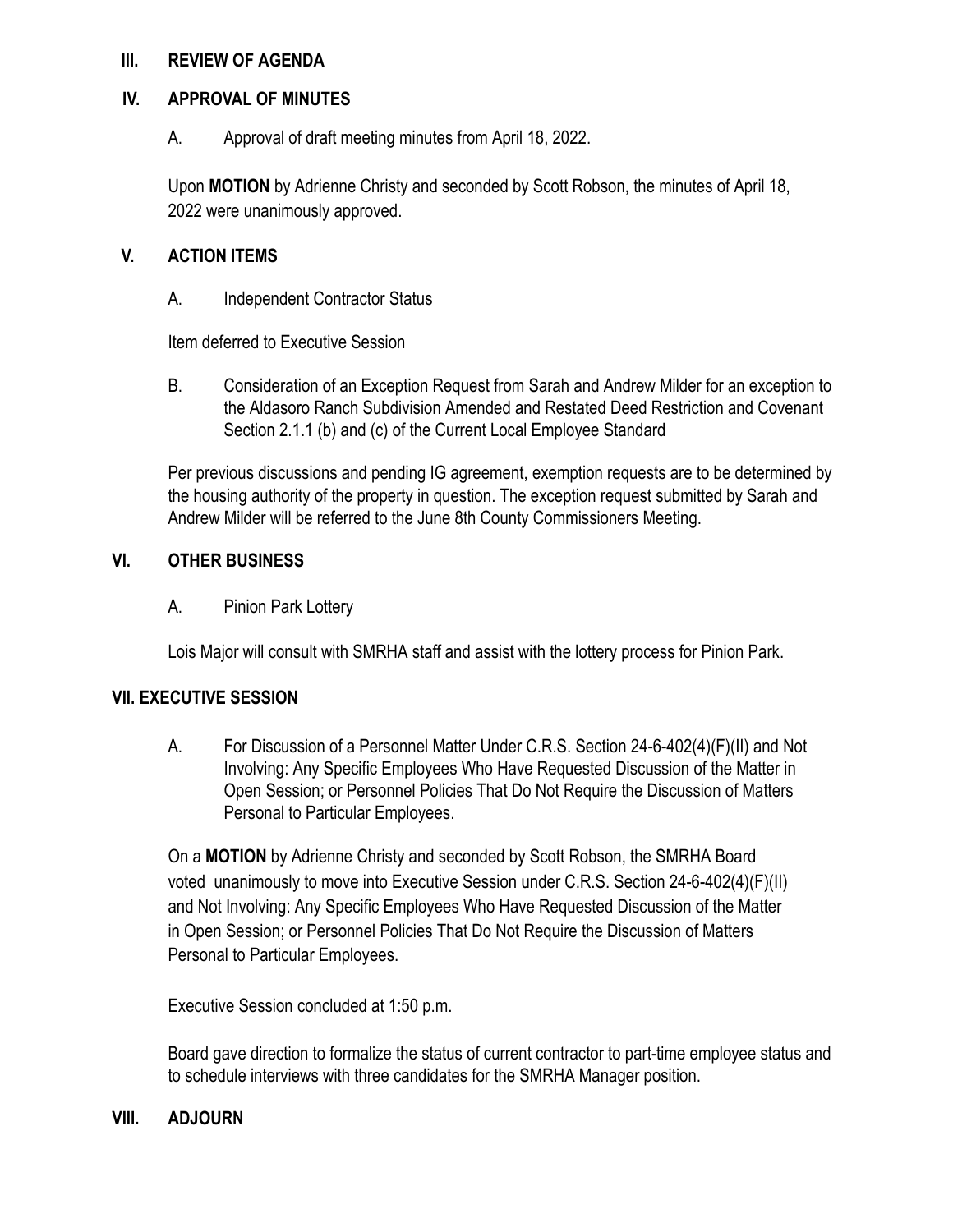There being no further business, and on a MOTION by Mike Bordogna and seconded by Scott Robson, the SMRHA Board adjourned the meeting at 2:03 p.m.

# **Reminder:**

The next regular SMRHA Board meeting will take place on Monday, June 6, 2022 at 1:00 p.m. via Zoom.

Respectfully Submitted,

Pamela Shifrin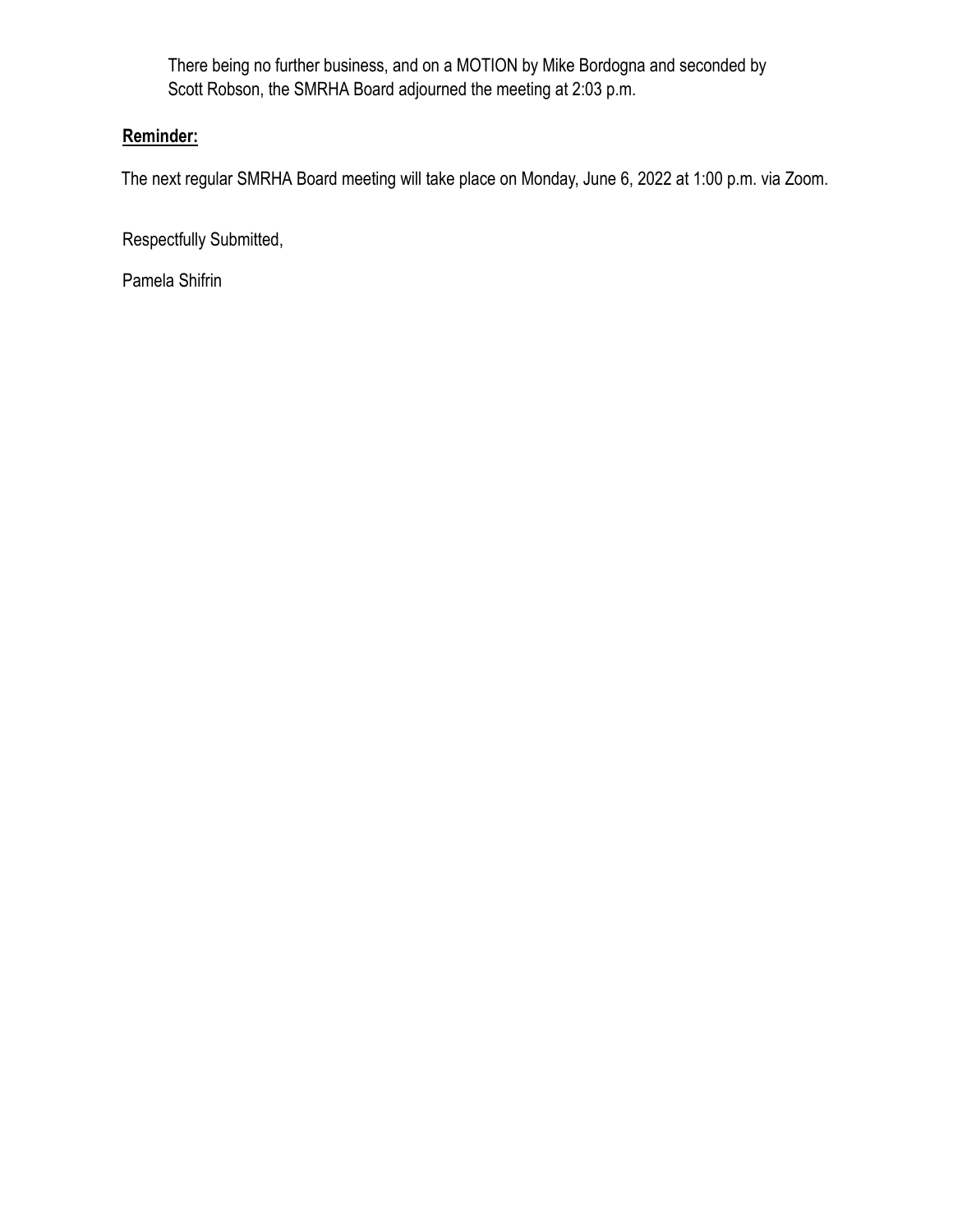#### **RESOLUTION**

#### **2022-02**

#### **Appointment of Secretary**

RESOLVED, that Courtney McEleney is appointed to the office of Secretary to serve until a successor shall be duly elected, unless she resigns, is removed from office or is otherwise disqualified from serving as an officer of the Authority.

RESOLVED, that the Secretary is hereby authorized to do and perform any and all such acts, including execution of any and all documents, as the Board shall deem necessary or advisable, to carry out the purposes and intent of the foregoing resolution,

RESOLVED FURTHER, that any actions taken by such officer prior to the date of the foregoing resolution adopted hereby that are within the authority conferred thereby are hereby ratified, confirmed, and approved as the acts and deeds of this Authority.

RESOLVED, APPROVED AND ADOPTED BY THE SMRHA BOARD OF DIRECTORS on the 6th day of June, 2022.

 $\text{By:}\_\_\_\_\_\_$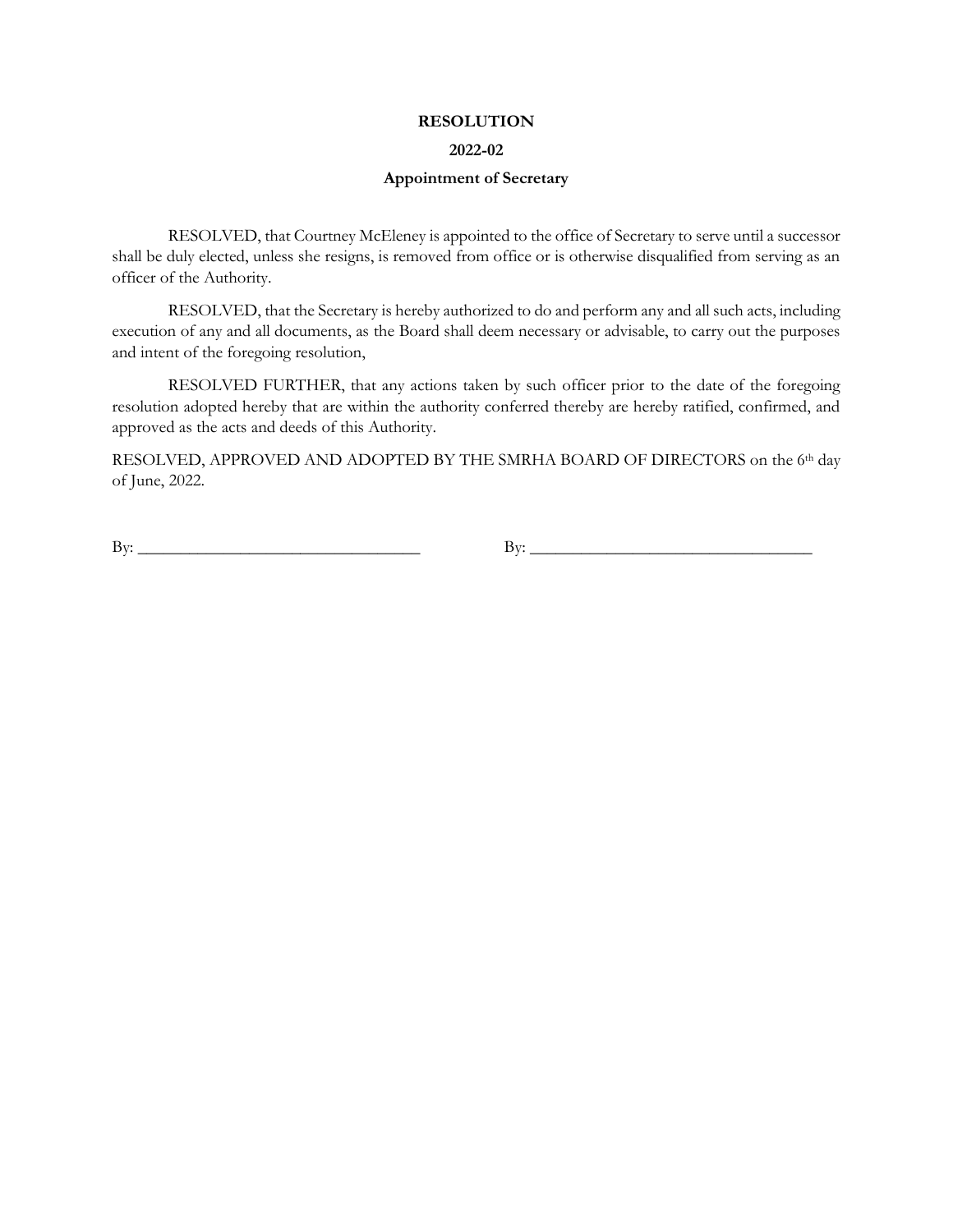#### **RESOLUTION**

#### **2022-03**

#### **Appointment of Authorized Bank Signatory**

RESOLVED, that Courtney McEleney be and is appointed as authorized signatory of San Miguel County Regional Housing Authority's financial accounts held at Alpine Bank and ColoTrust.

RESOLVED FURTHER, that the SMRHA Board of Directors hereby authorizes Courtney McEleney to transact business, including by not limited to the maintenance of saving, checking and other accounts.

RESOLVED, APPROVED AND ADOPTED BY THE SMRHA BOARD OF DIRECTORS on the 6th day of June, 2022.

 $\text{By:}\_$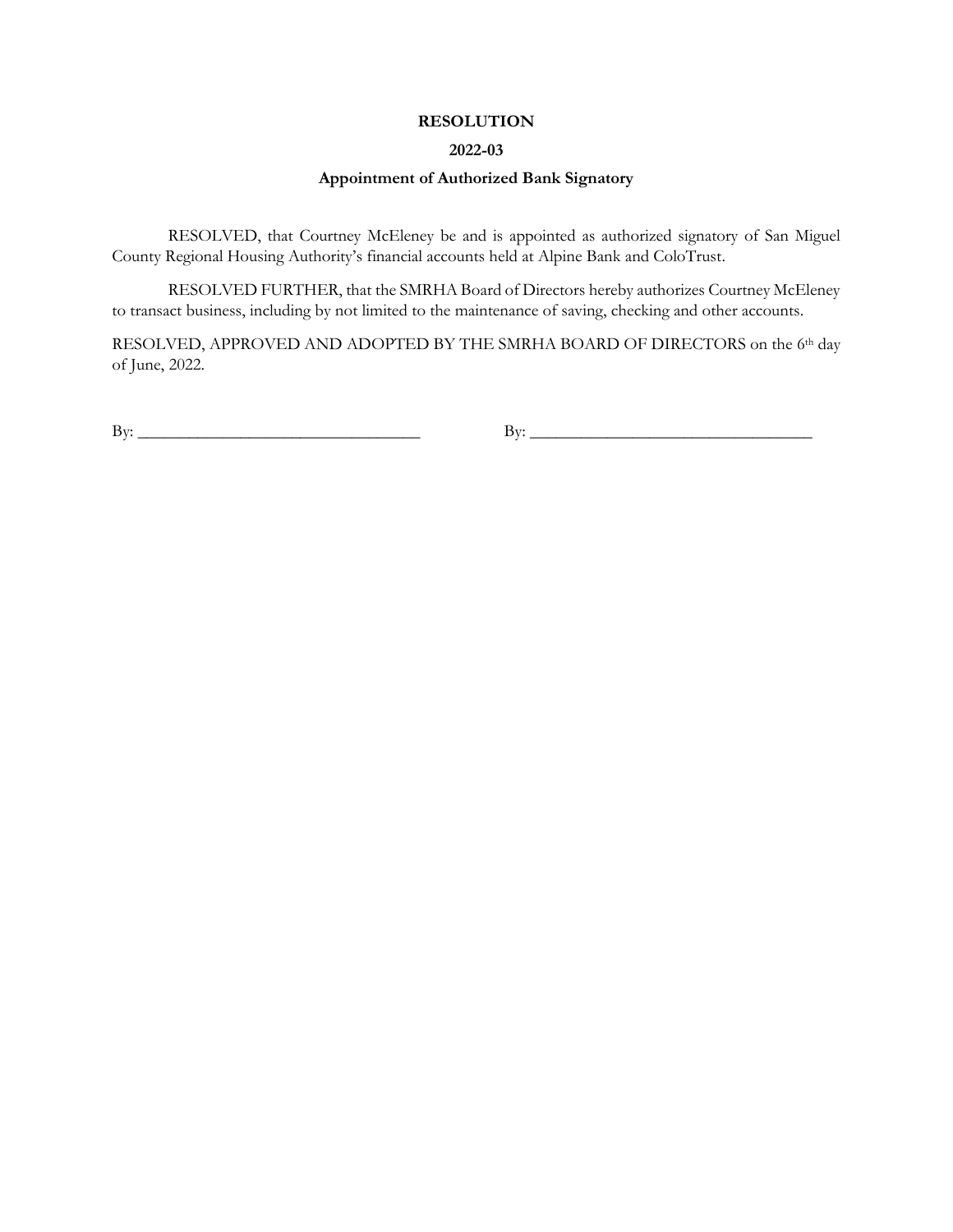

# **MANAGER REPORT**

#### **HR**

The Administrative Coordinator job listing is live on SMRHA, Town of Telluride, San Miguel County websites and through Telluride Daily Planet ads.

#### **Deed Restricted**

- Courtney is working with Lois Major on the upcoming Pinion Park lottery, set to go live in mid-July.
- Courtney is meeting with Lois Major regarding outstanding/pending SMC DR items.
- We are currently processing a steady amount of DR purchase and rental applications with several closings set for June.

#### **Housing Voucher Program**

• Corenna continues to manage the HV program, hoping to wrap many pending items.

#### **Administration**

- Courtney and Corenna are in the process of transitioning all responsibilities. This transition process will take place through the month of June. The transition process includes training on financial systems, Deed Restricted programs and procedures, the Housing Voucher Program as well as the transfer of all accounts to Courtney.
- There is a current backlog of administrative duties such as the scanning of compliance and application paperwork into electronic files.
- Updates have been made to smrha.org